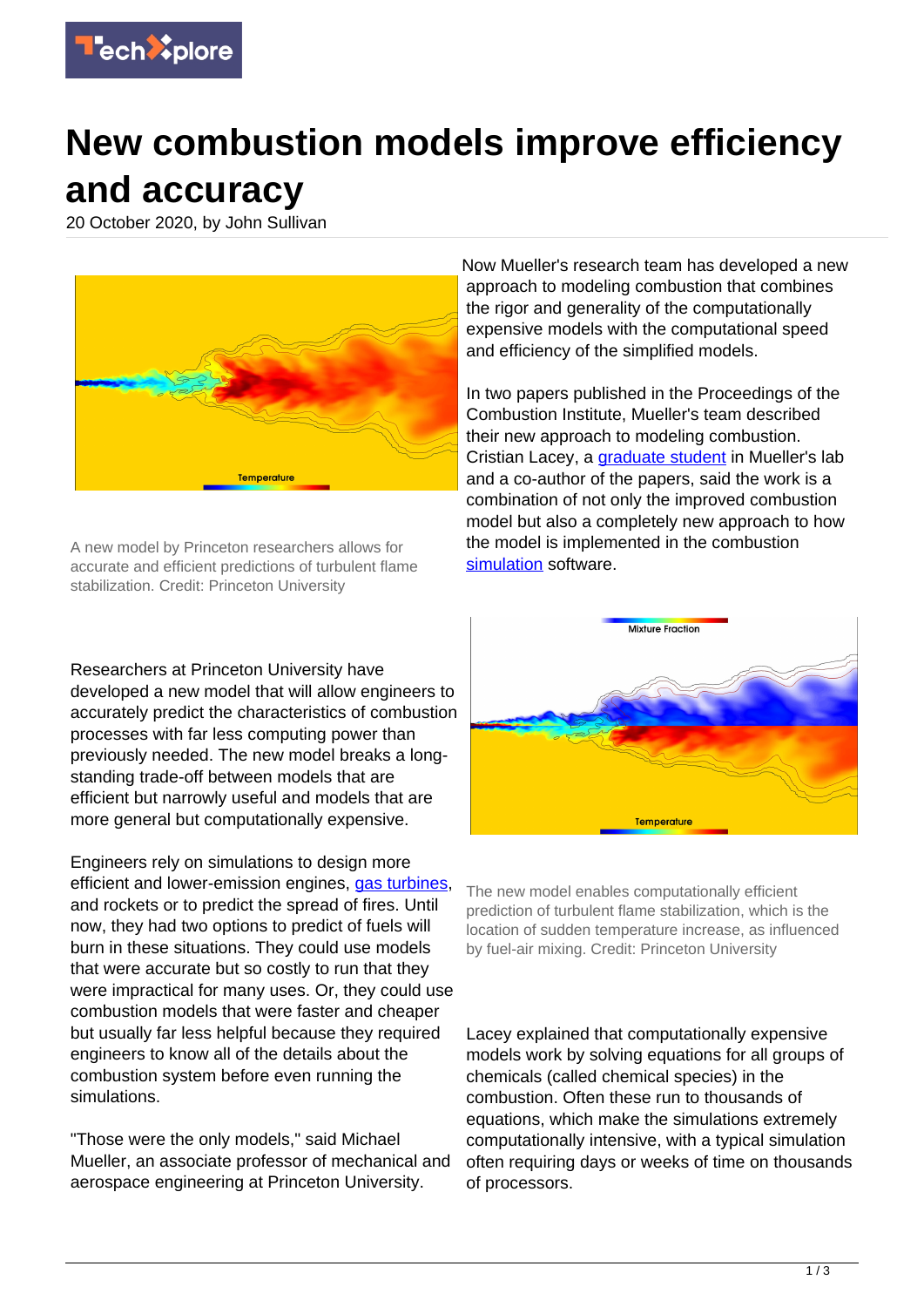

"But, instead, the evolution of these [chemical](https://techxplore.com/tags/chemical+species/) [species](https://techxplore.com/tags/chemical+species/) can be collapsed onto just a few variables," Lacey said. "The challenge is to identify these variables and how the detailed chemical composition depends on these variables, something we refer to as a 'manifold'."

By solving equations only for these few variables along with the turbulent flow of gasses during combustion, the simulations are much more computationally efficient. Instead of weeks on thousands of processors, ideally the new simulation can run overnight on tens of processors. The new system also does not require engineers to specify some details about how the fuels are composed. The traditional approaches require users to specify whether the fuel and oxidizer are completely mixed at the outset of combustion (called premixed combustion) or whether the combustion is controlled by the mixing of oxidizer and combustion (non-premixed.)

The team further increased speed by adopting a new computational strategy for the simulations. Conventional models operate by computing relationships among variables and storing the results in memory before running the simulations themselves. Instead of storing similar information in memory, Mueller's team developed a method in which the relationships are only computed as needed and stored in a flexible data structure. The method, which Mueller called light machine learning, slashed the computational demands without sacrificing the simulations accuracy.

Mueller said that this work is only the first step to prove the utility of the overall modeling framework and that the team is continuing to validate the model—check its accuracy against experimental measurements—over a wide array of combustion problems. Even at this early stage, Mueller says that the interest from both industry and government has been very intense with the ultimate aim to implement this [model](https://techxplore.com/tags/model/) into software in regular use by **combustion** engineers.

 **More information:** Alex G. Novoselov et al. Large Eddy Simulation of a turbulent lifted flame using multi-modal manifold-based models: Feasibility and interpretability, Proceedings of the Combustion

Institute (2020). [DOI: 10.1016/j.proci.2020.06.217](http://dx.doi.org/10.1016/j.proci.2020.06.217)

Cristian E. Lacey et al. In-Situ Adaptive Manifolds: Enabling computationally efficient simulations of complex turbulent reacting flows, Proceedings of the Combustion Institute (2020). [DOI:](http://dx.doi.org/10.1016/j.proci.2020.06.207) [10.1016/j.proci.2020.06.207](http://dx.doi.org/10.1016/j.proci.2020.06.207)

Provided by Princeton University